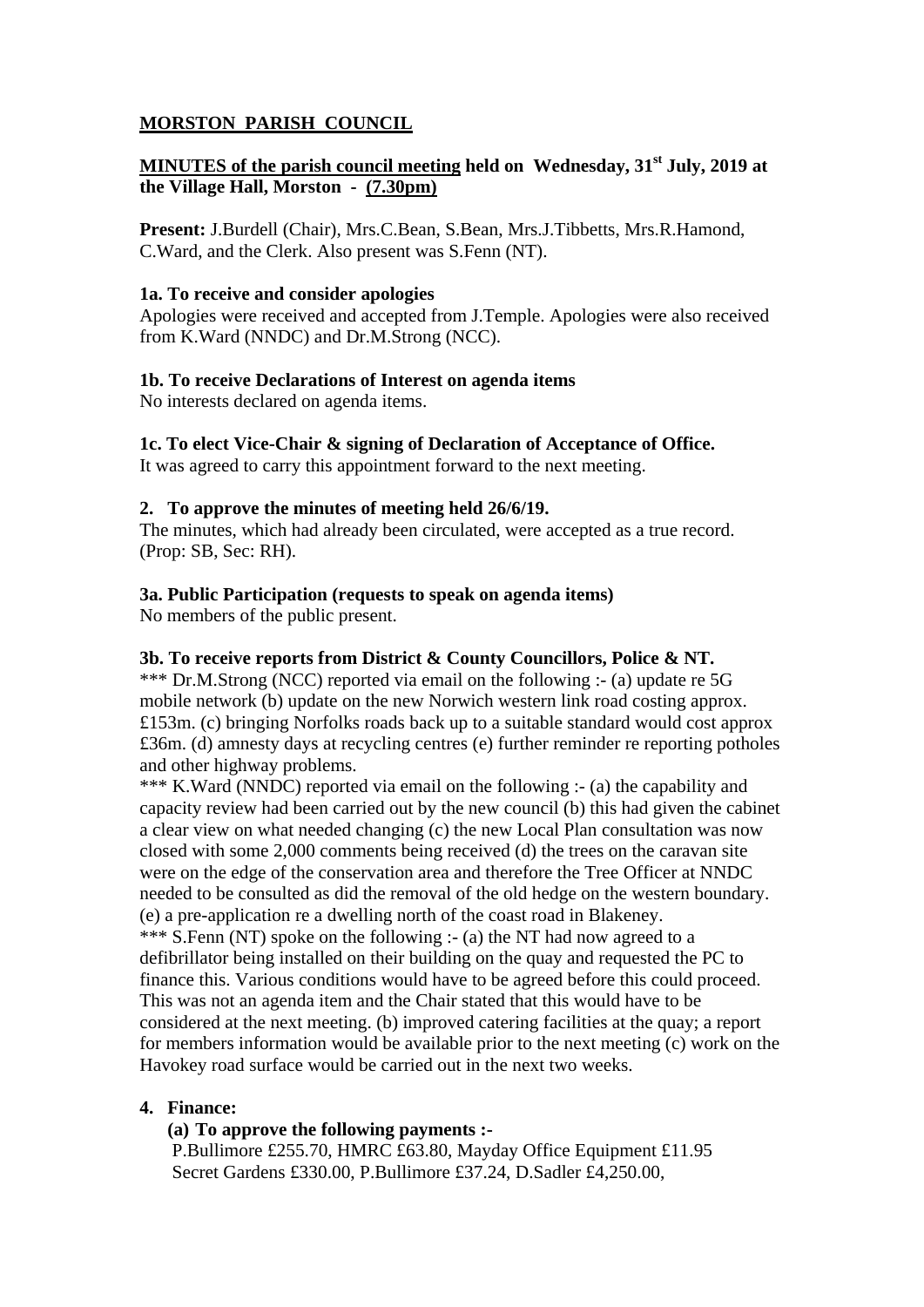T.Leach £100.00, J.Tibbetts £72.76, Indigo Waste Services £22.80

The above payments, scheduled on the agenda, were approved (Prop: CW, Sec: SB)

**(b) To further consider request for donation towards emergency servs drone.**  It was agreed to carry this matter forward to the next meeting when it was hoped the police would be in attendance and further information would be available.

**(c) To note re-declaration of compliance with the Pensions Regulator.**  Noted. The PC had met its legal requirements as an employer.

#### **5. Planning:**

**(a) To note decisions & information received from NNDC since last meeting.**  Nothing received.

**(b) To consider planning applications received since agenda was printed**  None received.

**(c) To consider response re national flood & coast erosion strategy (England)**  It was agreed that members respond as individuals if they so wished. No response from the PC.

**(d) To note PCs response to NNDC re PF/19/0923; Larkfields, Blakeney.**  The PC response was to make "no comment" - Noted.

#### **6. Highways and Footpath Matters:**

**(a) To receive update re the proposed path through the Churchyard**  Nothing further to report.

## **(b) To receive update re maintenance of the pond.**

The Clerk had not heard from the contractor and the Chair would follow this up asking them to carry out a further spraying and give a brief report regarding boreholes.

**(c) To note/consider NCC Highways Partnership Scheme 2020/21.** 

Carried forward to next agenda. Applications to NCC close in December, 2019..

**(d) To note problems with grass cutting and moles** 

The Chair summarised the situation and informed members that the grass cutting contractor was increasing his price to £145 per cut. Repeated damage to his equipment has forced him to consider terminating the contract. The Chair said he would not like to see a situation whereby the village grass cutting was jeopardised by the state of the churchyard (stones and building materials left by contractors) and it was agreed he writes to the parochial church council to try and resolve the matter. It was also agreed that he appoints a local mole-catcher to try and terminate the mole problem (Prop: CW, Sec: JPT). Members agreed that the contractors work in the village in recent times was of a high standard and they did not want to lose his services.

## **7. Meetings & Conferences (announcements & reports)**

No new announcements.

## **8. Caravan Site and Village Hall:**

**(a) To receive update re purchasing new chairs for the village hall**  JPT would be taking this "on board" again and would report back to members.

**(b) To receive update re the replacement of west hedge/ & boundary fence**  The fencing work on the north and east boundaries of the site had been completed. The western hedge (fronting Quay Lane) was earmarked for November when birds nesting and high visitor numbers to the quay would not be a problem. The NNDC